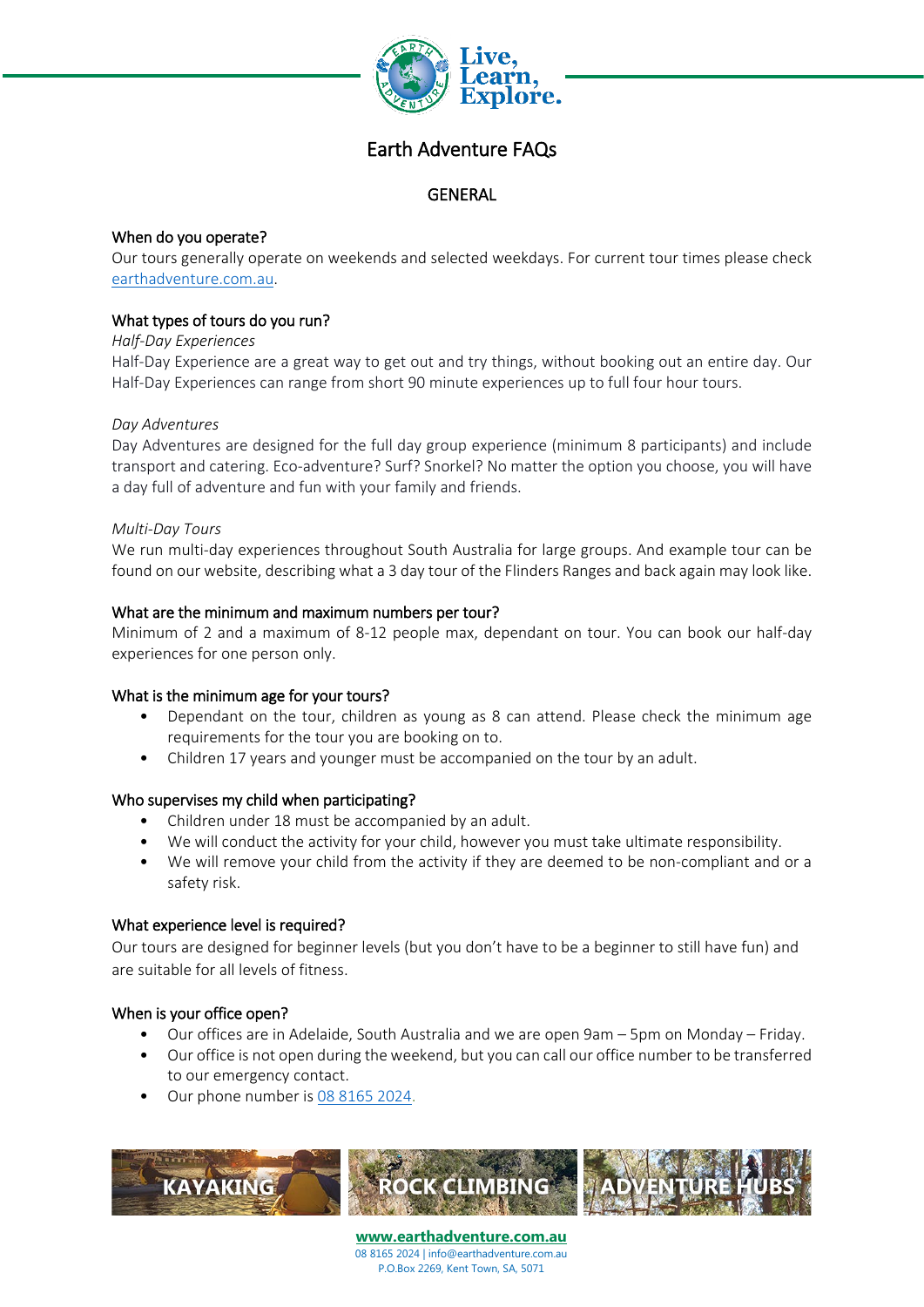

• As all the information about our tours is online and bookings are all made online, we only accept emergency calls for legitimate issues.

# BOOKING INFORMATION

All bookings are made with Earth Adventure (ABN 47 007 952 114), trading as Earth Adventure. By booking a tour or service from Earth Adventure, you (or any other person booked by you) achknowledge you have read and consent to the Earth Adventure Terms and Conditions and Privacy Policy and your booking will be accepted by Earth Adventure on this basis. The tour or services to be provided are those referred to in our booking confirmation to you. The Terms and Conditions and your booking confirmation constitute the entire agreement between you and Earth Adventure.

#### How do I book in?

- You can book your ticket online at: [earthadventure.com.au.](https://earthadventure.com.au/) Earth Adventure uses a third-party secure booking platform known as Rezdy. All bookings go directly to Earth Adventure.
- Session times show what is available. If availability appears in the drop down for the day you want, then go for it. If not, please select another date.

#### Can I pay after or when the session finishes?

All bookings must be paid for in advance.

#### Can I pay with cash?

- All tour/hire bookings are made online and are paid for with credit/debit cards.
- Please contact us to arrange alternative payment options.

#### Can I purchase a gift card?

You sure can! All tour and hire gift cards can be purchased online from our website using the same link you use to book a tour [earthadventure.com.au/gifts.](https://earthadventure.com.au/gifts)

## Can I purchase a physical copy of my gift card?

You sure can! Call us on [08 8165 2024](tel:0881652024) to organise a physical copy of your gift card. Delivery costs may apply.

#### I booked my tour through an online agent and their terms seem different?

Please contact the online agent that you booked through if you have any questions about the terms and conditions relating to your booking.

#### What else should I know about my booking?

- You will be emailed a waiver to sign two days prior to your booking. You will need to arrive 15 minutes before your booking. If you arrive late, you will miss your session.
- We are very strict regarding safe participation. If you are deemed to be acting in an unsafe manner or non-compliant you will be removed from the activity and lose your booking.

#### Confirmation of your booking

• Only processed bookings can be accepted. This means you book online and then receive the full details via email immediately following the payment of your booking. If you do not receive this, please check your junk mail. If you still have not received an email, please contact our office straight away.

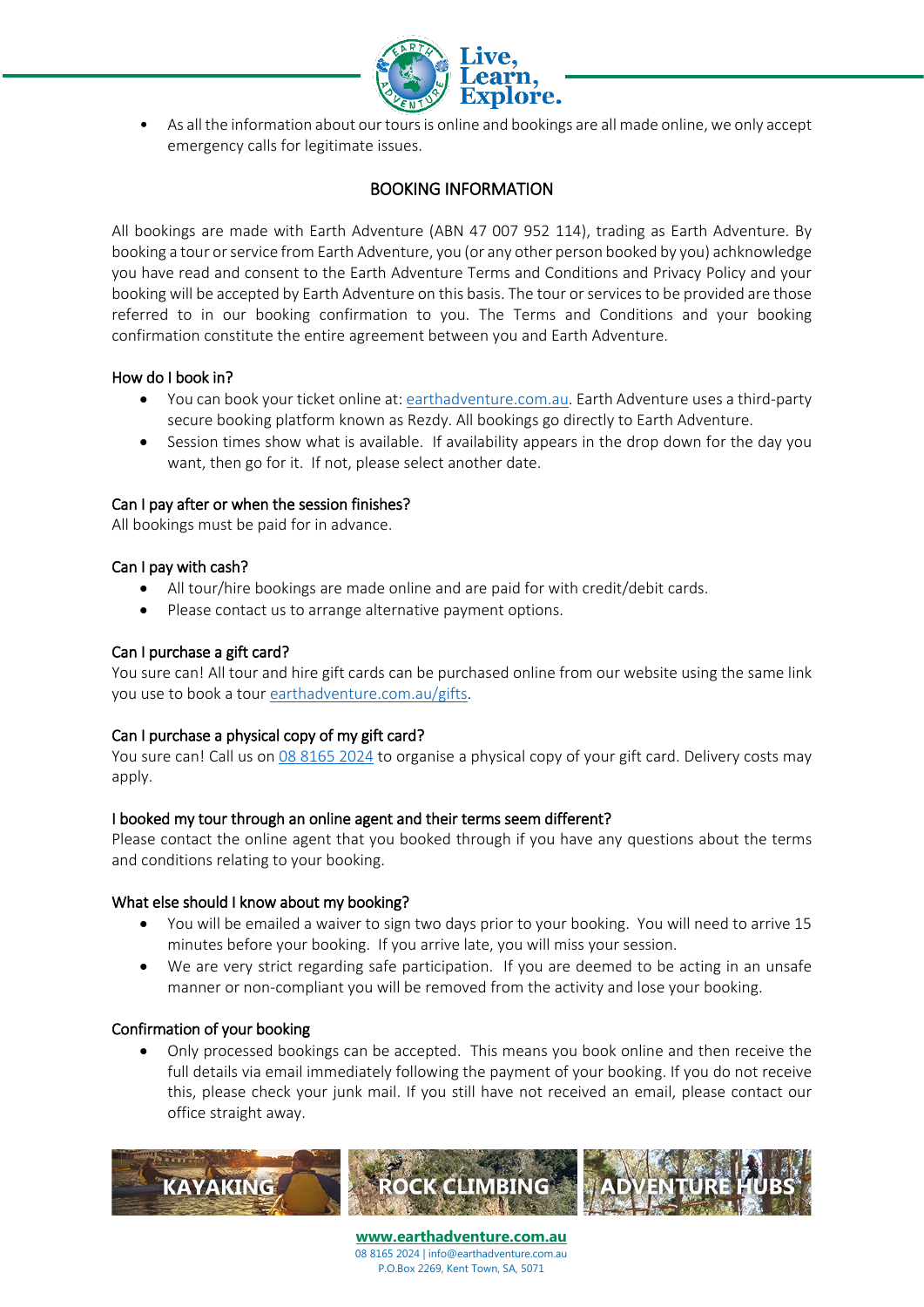

- Once you receive your email, please review the details of your booking, taking note of the starting time and location map.
- Please check the terms and conditions included to ensure you have no surprises. We will contact you via email up to the day prior to your tour if any changes affect your booking.
- Please contact us if you will not be checking your email or have any concerns about these details.

# **WEATHER**

#### What weather do you operate in?

We operate in most weather conditions, including rain. We have been doing this a long time and understand safe operating conditions. If we are concerned, we will stop, pause, delay or shorten the session for a break in weather.

If we assess the weather to be unsafe, Earth Adventure may have to cancel or postpone/delay the session. We will attempt to do this prior to the day. On the actual day of service, weather conditions may still require our immediate intervention.

#### Extreme weather conditions where Earth Adventure may have to cancel, or postpone/delay include:

- Fire Danger Ratings where it is extreme or catastrophic in the tour locations or if there are any fires near the tour locations that would make it unsafe
- Severe thunderstorms & lightning
- Extreme temperature (hot or cold)
- Severe wind
- Flooding

If we have to change the session, we will offer the next time slot or provide the opportunity for rescheduling.

# CANCELLATION POLICY

#### What is your cancellation / change of date policy?

If you cancel some or all portions of your booking, cancellation fees will apply. A refund can only be issued to the original purchaser and same credit card used for the booking and will be made less the applicable cancellation notice fees stated below. A cancellation will only be effective once Earth Adventure receive written email notification from you.

#### Cancellation Fees for all tours (except those stated in the variation below) are:

- More than 30 days to departure: \$20 administration fee.
- 72 hours 30 days prior to departure: 25% fee of total booking price.
- 48-72 hours prior to departure: 50% fee of total booking price.
- 24-48 hours prior to departure: 75% fee of total booking price
- Less than 24 hours prior to departure: 100% fee of total booking price.

## Private Tours: Cancellation terms of a private tour are advised at time of request and/or confirmation.

## Addendum to Cancellation Terms regarding COVID-19

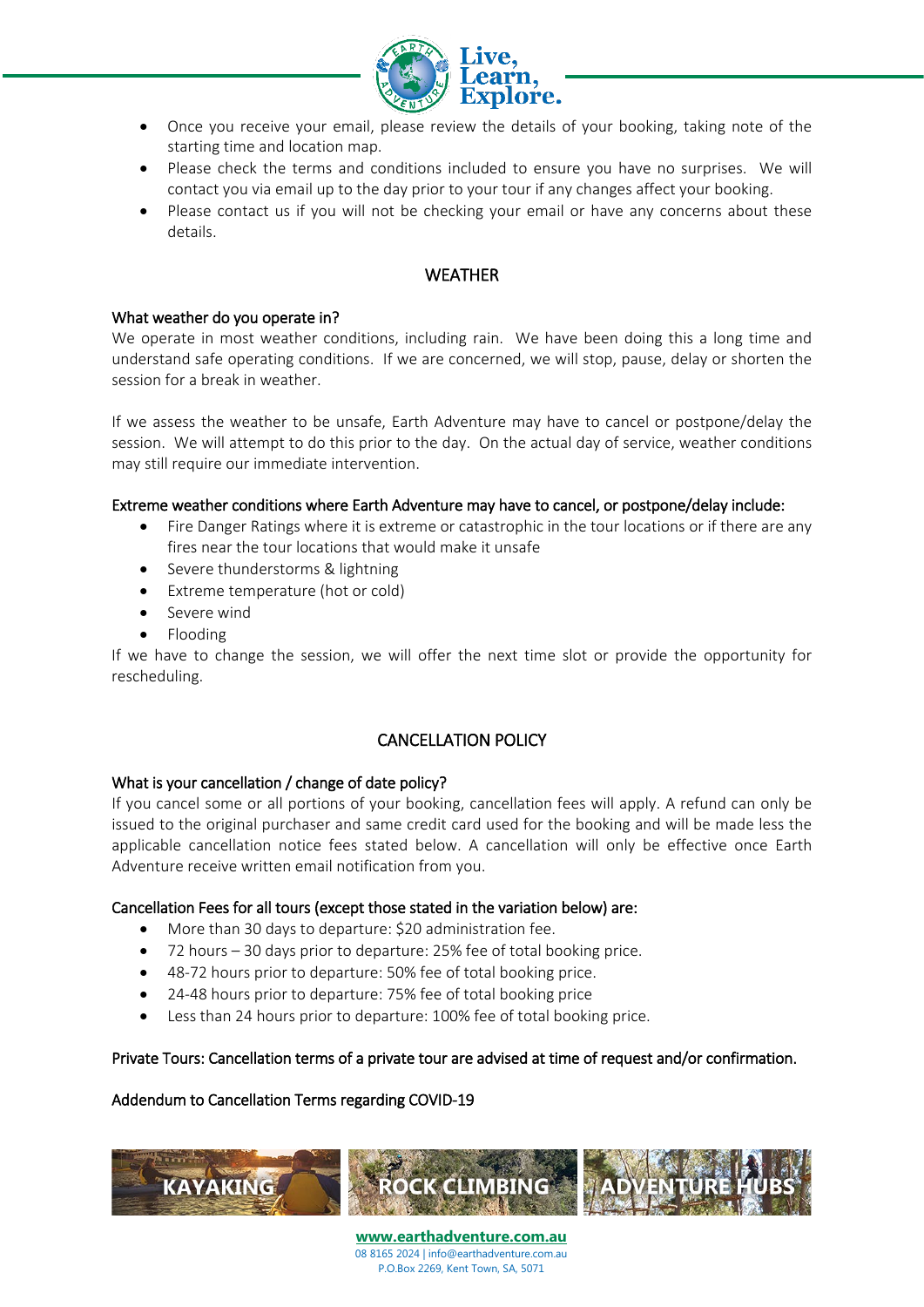

Earth Adventure complies with all tour operation regulations of the South Australian Health Department and have implemented COVID-19 health, safety and cleaning protocols as applicable for each tour. In addition, for any reason Earth Adventure or a customer need to cancel a tour due to late notice COVID-19 implications all bookings will be rescheduled or provided with a FULL refund of the tour price. See our COVID-19 information page for further details.

# What happens if I need to cancel on the day?

- If you fail to join a tour or are not at the designated pickup point at the correct time, Earth Adventure reserve the right to deem you as a cancellation and no refund will be made. If you choose to leave the tour prior to its completion, no refund will be made.
- Management reserves the right to make exceptions if it chooses.
- If in the instance, Earth Adventure needs to reschedule due to safety (extreme weather conditions etc.) we will offer to reschedule your session to another available timeslot or, as a last resort if this is not possible, we can provide a refund.

# What if I get there and am too scared to participate or need to stop part way through?

That's okay, it happens sometimes and good on you for coming along and giving it a go! However, if you are not able to start or complete the tour because of fear or you change your mind, please note tickets are non-refundable.

# What happens if I arrive late?

- We have a very tight schedule. If you arrive late, you will likely miss out and lose your booking.
- We ask people to be there a minimum of 15 minutes before departure to prevent this.
- Please note that if you miss your session tickets are non-refundable.

## What happens if you, Earth Adventure, cancels a tour or service

- Earth Adventure reserves the right to cancel a tour or service at any time prior to departure should operational considerations outside of its control dictate (i.e. mechanical breakdown, staff sickness).
- If this occurs, you can transfer to an alternate departure date or alternatively receive a full refund of your booking price.

## What happens if I'm sick on the day?

Unfortunately, tickets are non-refundable on the day of your tour.\*

\*In compliance with the current COVID-19 pandemic, participants who are sick on the day of tour and let us know before the tour starts can contact our office to reschedule their experience.

# **SAFETY**

## Are you safe?

- We definitely are!
- We only use staff trained in the correct qualifications for the activity.
- We carry out daily inspections of the equipment being used.
- We conduct more intensive quarterly inspections and maintenance.

## Do people get injured?

• We ask you to take care while participating in our physical activities. Walking around on uneven surfaces with multiple tripping hazards is normal in nature. You need to take care.

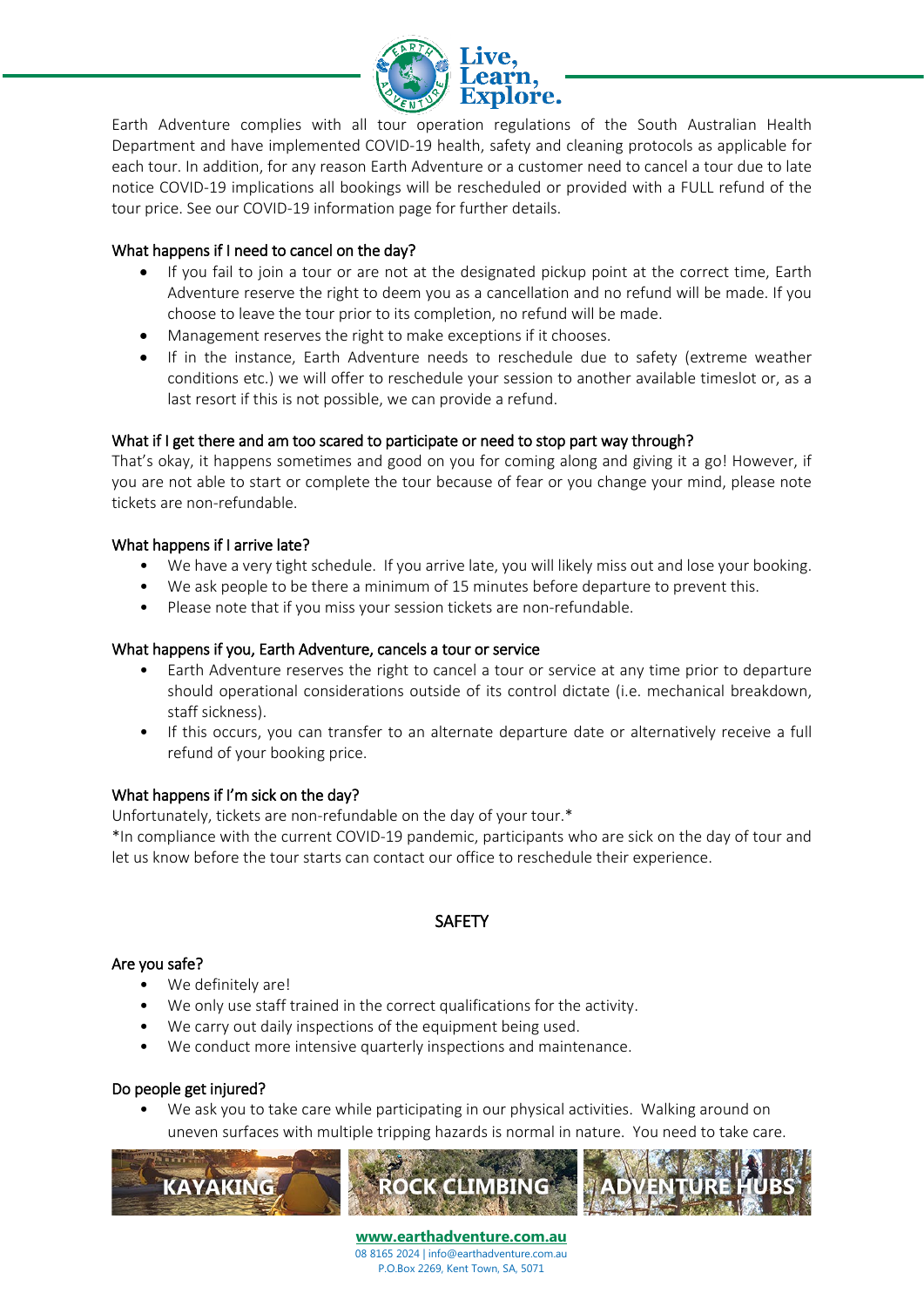

- Our activities involve physical activity and equipment. Therefore, there's a chance for knocks, cuts, abrasions or bruises that come with physical activity in nature.
- In addition, climbing ladders, sitting in harnesses and other safety equipment can be uncomfortable and pinch sometimes.

## Can I participate if I have had a few alcoholic drinks?

- The short answer is no.
- Whilst Earth Adventure does operate tours that include the consumption of alcohol these are organised to ensure that no consumption occurs before undertaking other activities on tour. A large percentage of tours need to be undertaken without the influence of alcohol for a portion of the tour.
- We reserve the right to refuse access to the tour should you be deemed to be under the influence of drugs or alcohol, show aggressive, dangerous or threatening behaviour.
- It is your responsibility to participate safely and not be intoxicated.

# What about Medical conditions?

- We would like participants to be free of any medical conditions, that could be worsened by physical activity. It is your responsibility not to book into a session if you have any of these conditions.
- We recommend that you consult a health professional if you have the following, before booking\*\*:
	- Pregnancy  **Dislocations** 
		-
	- Heart Conditions Diabetes
	- Recent Sprains or Muscular Injuries• Epilepsy, especially PSE.
	-
	-
	- Back Pain or Chronic Back Pain Prosthetics- includes Cosmetic Implants
	- Panic/Anxiety Attacks Neurological Disorders
	- High or Low Blood Pressure Disabled or physical impairment
		-
	- Bone Disorders Fragile Skin
		-
	- \*\* Please note this does not necessarily exclude a person from doing our activities. However,

Earth Adventure reserves the right to deny you access to the activities if you aggravate any of the above conditions and if we, acting reasonably, are not completely satisfied that it is safe for you to participate.

## Do I have to follow the COVID check in rules?

- You certainly do.
- This includes complying with the normal rules of non-participation if you are sick, been in a COVID hotspot or have been overseas in the last 14 days, etc.

# Do I need to be COVID-19 vaccinated to do the tours?

- You certainly do.
- From December 2021 we are requiring all participants to provide either a) a Australian-issued International COVID-19 Vaccination Certificate (ICVC) or b) if you are an international traveller your COVID-19 passport.

## What about environmental impacts and sustainable practices?

- We firmly believe in leaving no trace when we're out and about in our beautiful state.
- To borrow a phrase we take only photographs and leave only footprints.

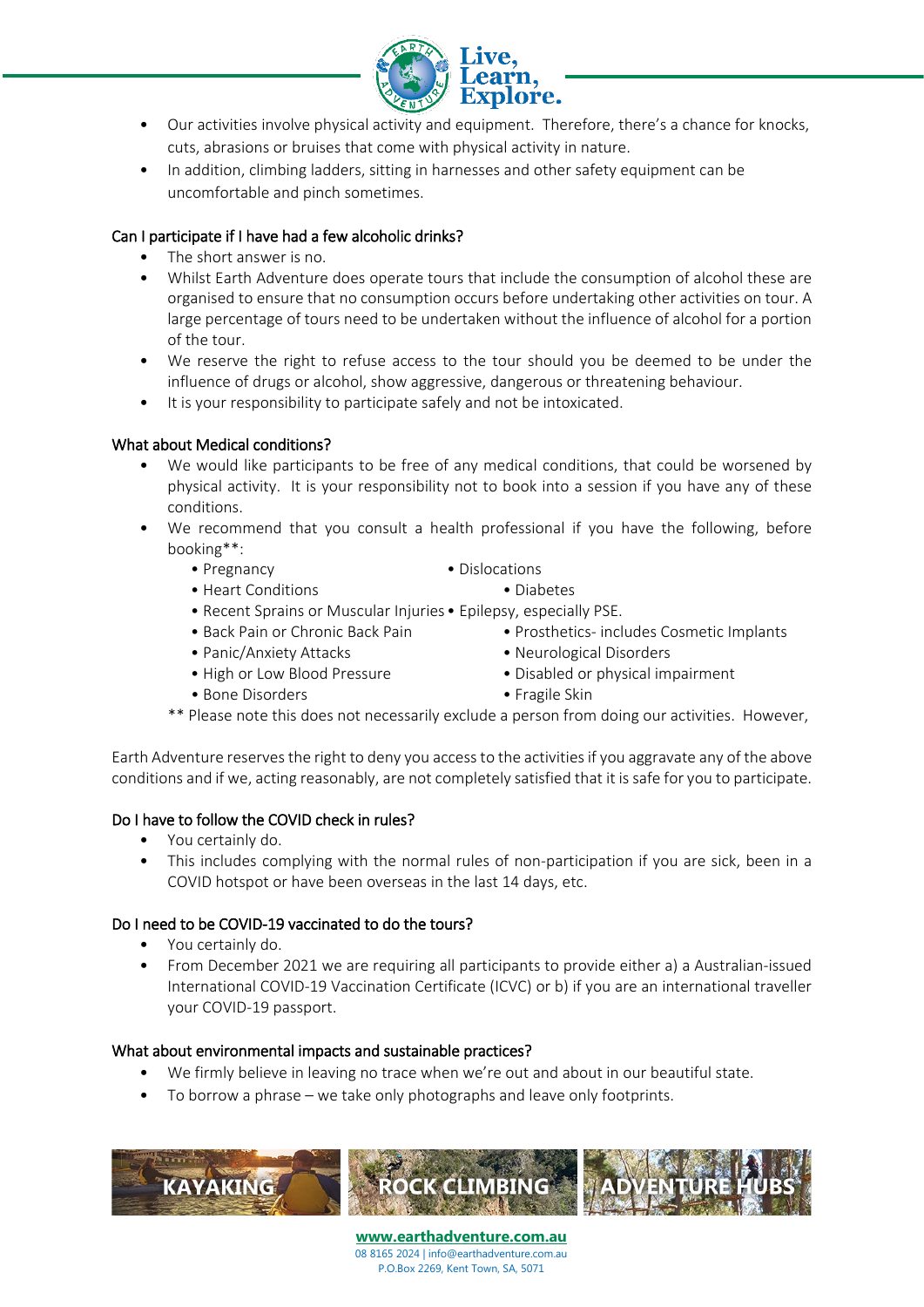

- We take all our rubbish with us (and pick up rubbish if we find it) and we leave wildlife alone, we don't feed them or try to pat them.
- We stay on designated paths and in areas that we are permitted to use when we are in National Parks or Conservation Parks.

Earth Adventure also has the following accreditations: -

- Quality Tourism Accredited Business (Camp & Adventure)
- Eco Certified Nature Tourism
- Sustainable Tourism Accredited Business

#### What sort of qualifications do your guides and instructors have?

- At Earth Adventure, our staff have a large number of skills and qualifications required to safely provide our activities to you. We believe it is extremely important for our staff to stay current with their qualifications whilst continuing to increase their knowledge and understanding.
- For information on the qualifications that our staff hold, several of the qualifications are listed below:
	- Paddle Australia
	- Bushwalking Leadership South Australia
	- Professional Association Climbing Instructors
	- Survive First Aid
	- Australian Sailing
	- PADI

#### ADELAIDE CITY KAYAK TOURS

#### Where do I meet for the Adelaide City Kayak Tour?

This tour departs fro[m Pinky Flat, War Memorial Drive, North Adelaide,](https://www.google.com.au/maps/place/Adelaide+City+Kayak+Tour/@-34.9185518,138.5920096,17z/data=!3m1!4b1!4m5!3m4!1s0x6ab0cf622d7b5ead:0x78637fa4f9b7b358!8m2!3d-34.9185562!4d138.5941983) on the North shore of the River Torrens. Please meet here 15 minutes prior to your scheduled session time.



## Can a person join the session if they have not booked?

Of course! As long as we have a space available. Quickly get online and book in before the session closes.

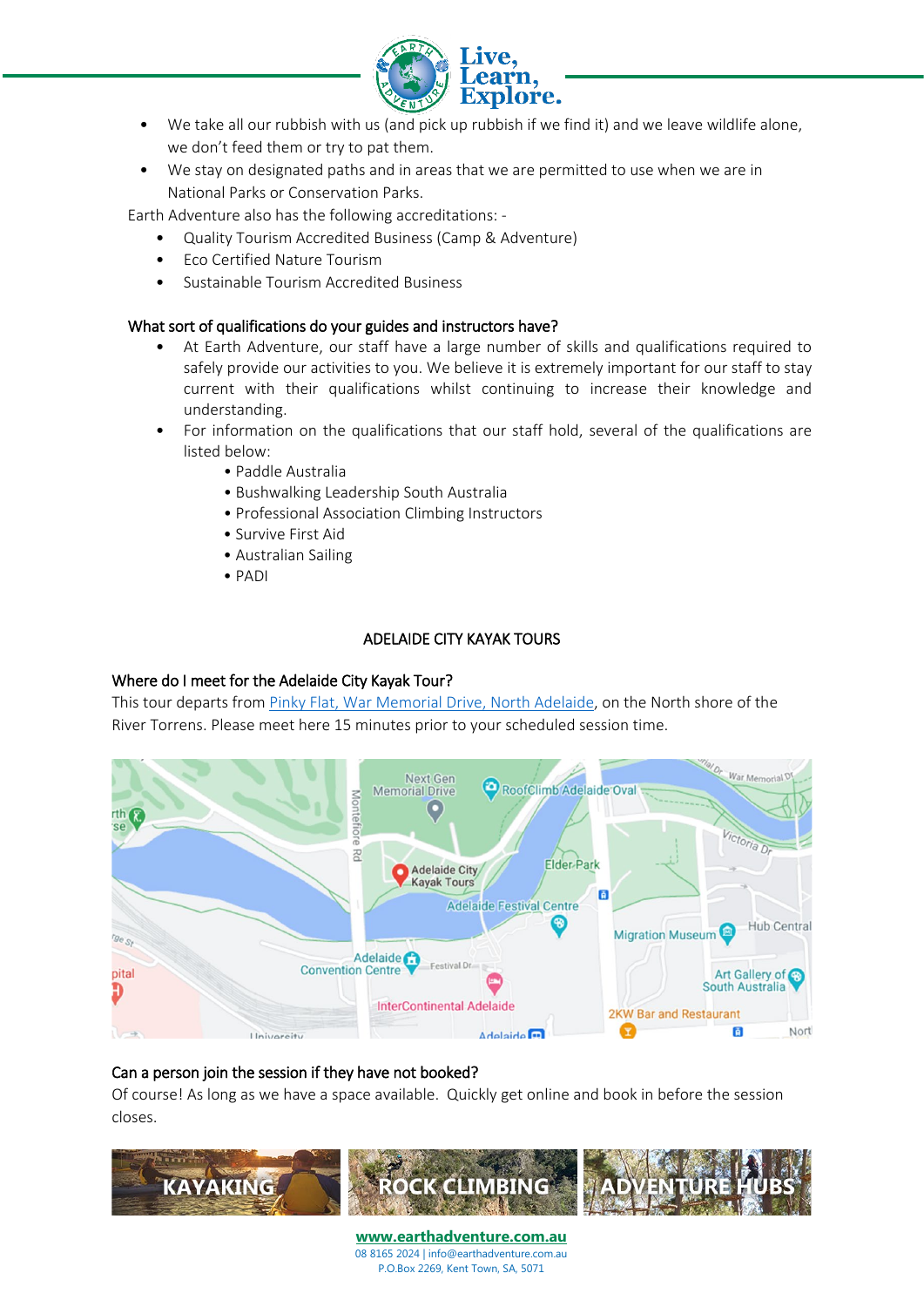

## How do you take care of hygiene with equipment?

Where it is safe we disinfect all our equipment

## Can I use my own kayak for the tour?

As we register our kayaks for use on the river we are unable to allow participants to use their own kayaks during the tour.

# Can I use my own PFD (Life Jacket) for the tour?

Yes, as long as it is of legal standard.

# Do you hire kayaks?

We are currently not able to hire out our kayaks.

## What is the kayaking route?

The tour remains in the Torrens Lake area, generally between the weir and Frome Road. Some tours may not travel as far due to limiting conditions. For example, during the warmer months we don't paddle past the Adelaide University footbridge due to [Grey-headed Flying-foxes](https://www.cityofadelaide.com.au/about-adelaide/our-sustainable-city/biodiversity/grey-headed-flying-fox/) swooping down to the river to keep cool and get a drink.

## Is there a toilet at the tour location?

There are no toilets at the location for the Adelaide City Kayak Tour, please go before you arrive. As we're in the city there are public toilets not too far away, the closest one is across the river in the Adelaide Railway Station.

# ROCK CLIMBING TOURS

## Where do I meet for the Morialta Rock Climb and Abseil Experience?

Please meet at the gate entrance to the [Morialta Rock Climbing Area on Norton Summit Road.](https://www.google.com.au/maps/place/Earth+Adventure) It is marked on Google Maps as 'Climbers Track'. There is a small amount of street parking opposite.

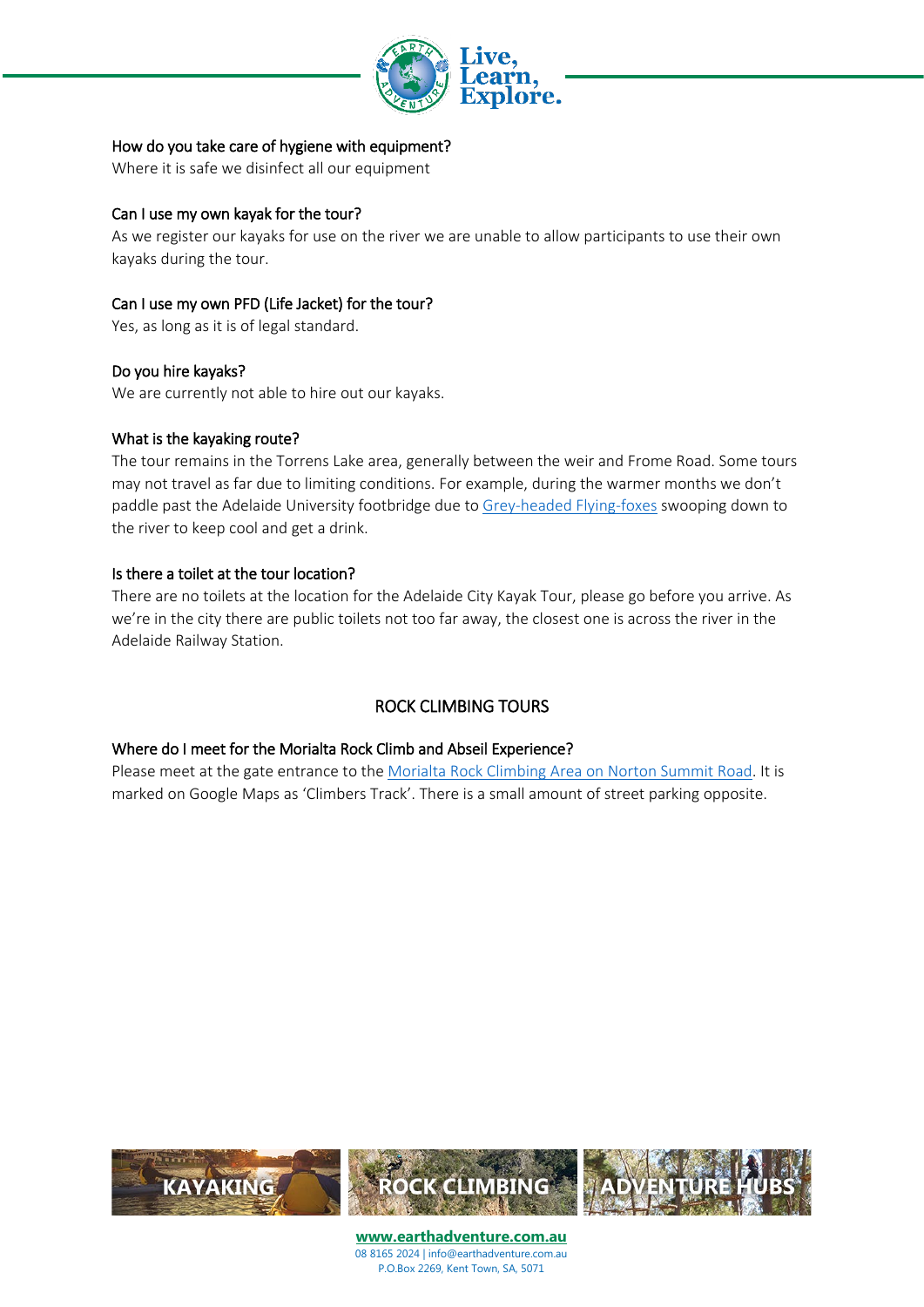



#### Where do I meet for the Onkaparinga Rock Climb and Abseil Experience?

Please meet in the carpark at [Gate 15 of Onkaparinga River National Park on Chapel Hill Road.](https://www.google.com.au/maps/place/Earth+Adventure) It is marked on Google Maps as 'River Walk- Onkaparinga Gorge'.



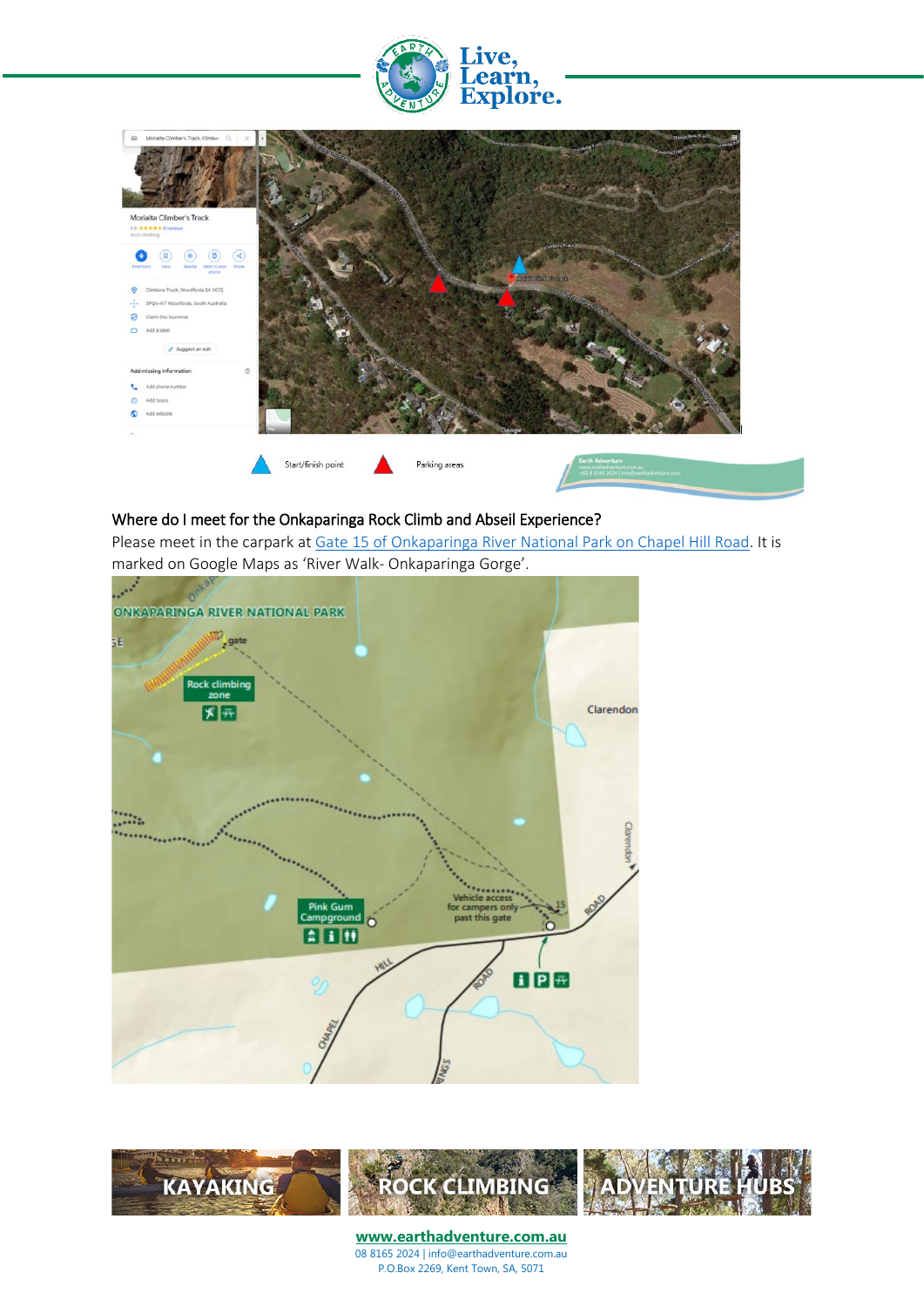

## Can a person join a rock climbing tour if they have not booked?

No. We require bookings for a rock climbing tour to be done before hand as we need to ensure we have the correct amount of safety gear and staff on hand.

## How do you take care of hygiene with equipment?

- We rotate our equipment during the sessions
- Where it is safe we also disinfect all our equipment
- You're more than welcome to bring your own hair net or wear your own soft hat (nonbaseball or trucker hat) underneath your helmet for extra protection!

#### Can I use my own rock-climbing equipment?

You can bring your own helmet as long as it is of legal standard, but we need you to use our harnesses and other climbing equipment, we have rules about testing and use of equipment and therefore must only use our equipment.

#### Is there a toilet at the experience location?

There are no toilets at the location for either Rock Climb and Abseil tours, please go before you arrive.

# ON THE DAY REQUIREMENTS

#### What do I need to bring?

- Clothes and footwear you don't mind getting wet (for tours that have an aquatic component).
- Dress for the weather
- Towel (for aquatic activity tours, and a change of clothes)
- Hat
- Sunscreen
- Sunglasses
- Strap for glasses
- Water bottle
- Camera or phone if you want to take photos, if your camera is not waterproof a dry bag is recommended
- Small backpack to carry everything

#### What should I wear?

- Closed toed shoes are a must.
- Most of our tours include walking and/or climbing. Shoes should be comfortable and easy to walk in for long periods.
- Think sun-smart clothing long pants are a good idea and best suited to most activities.
- Hats are also important!

## What happens if I lose my phone, tear my clothes, etc?

You are responsible for your personal items. Earth Adventure does not take responsibility for the accidental loss or damage of your personal items.

## Can I take photos?

• You sure can!